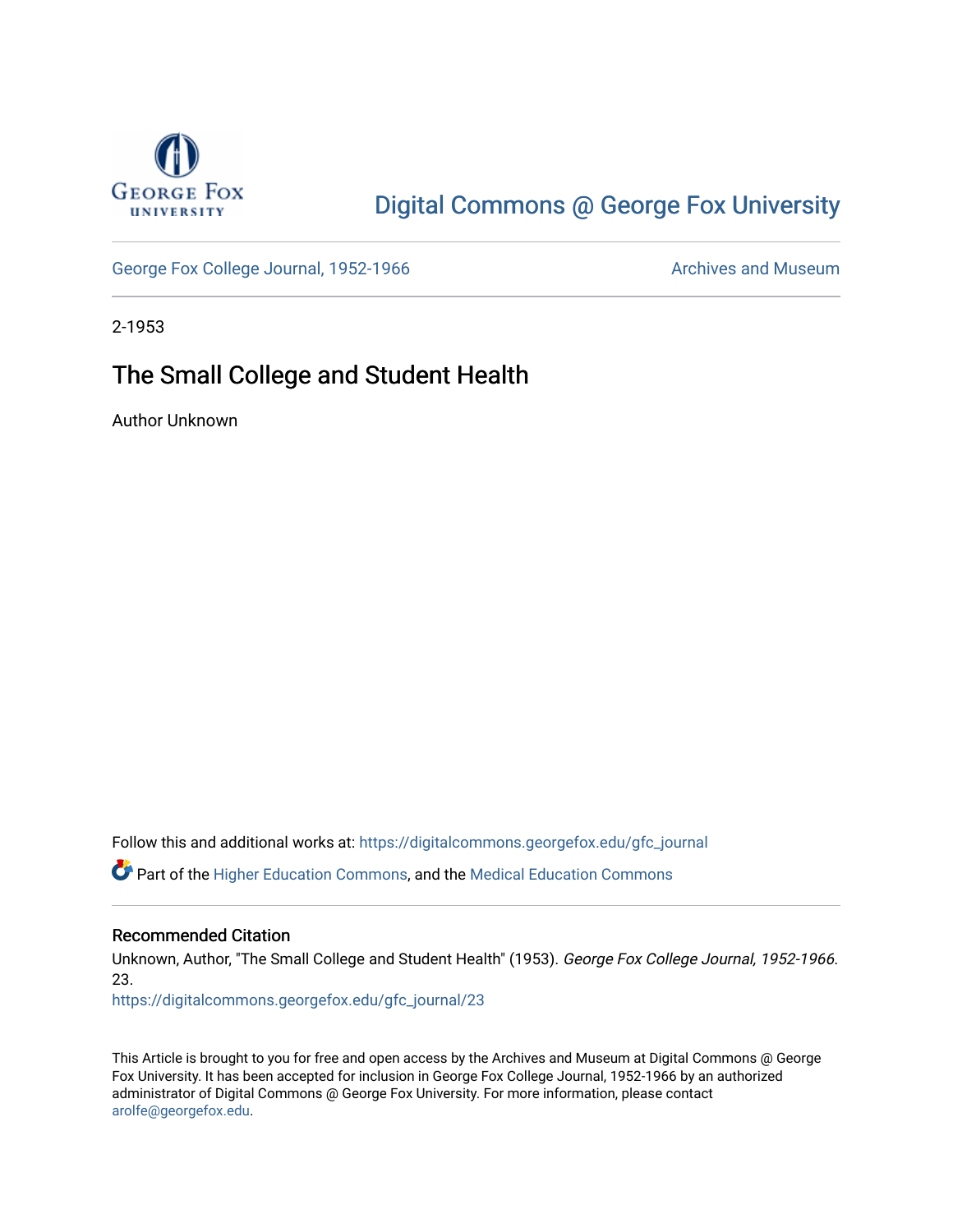

"I am moved to write unto you, that ye do true justice to every man; see that none be oppressed nor wronged, nor any oaths imposed; for the land mourneth because of  $\ldots$  profaneness  $\ldots$  Ye that are in authority be moderate, and in lowliness consider these things. Shew mercy to the fatherless, to the widows, and to the poor. Take heed of regards or gifts, for they blind the eyes of the wise; the Lord doth loath all such. Love mercy and true judgment, justice and righteousness; for the Lord delighteth in such. Consider these things in time, and take heed how ye spend your time. Now ye have time, prize it." Journal, George Fox, 1651

## The Small College and Student Health

Implication of the Physical Fitness Program to General Education

What is the responsibility of the American college to the physical improvement of its students'? Synonymous with the concept of the American college is the image of well-kept academic buildings and libraries. These have become symbolic of mental training, the purpose for which institutions of higher learning were founded.

The contemporary concern of America for the health of its youth has become of concern to all true Americans. Such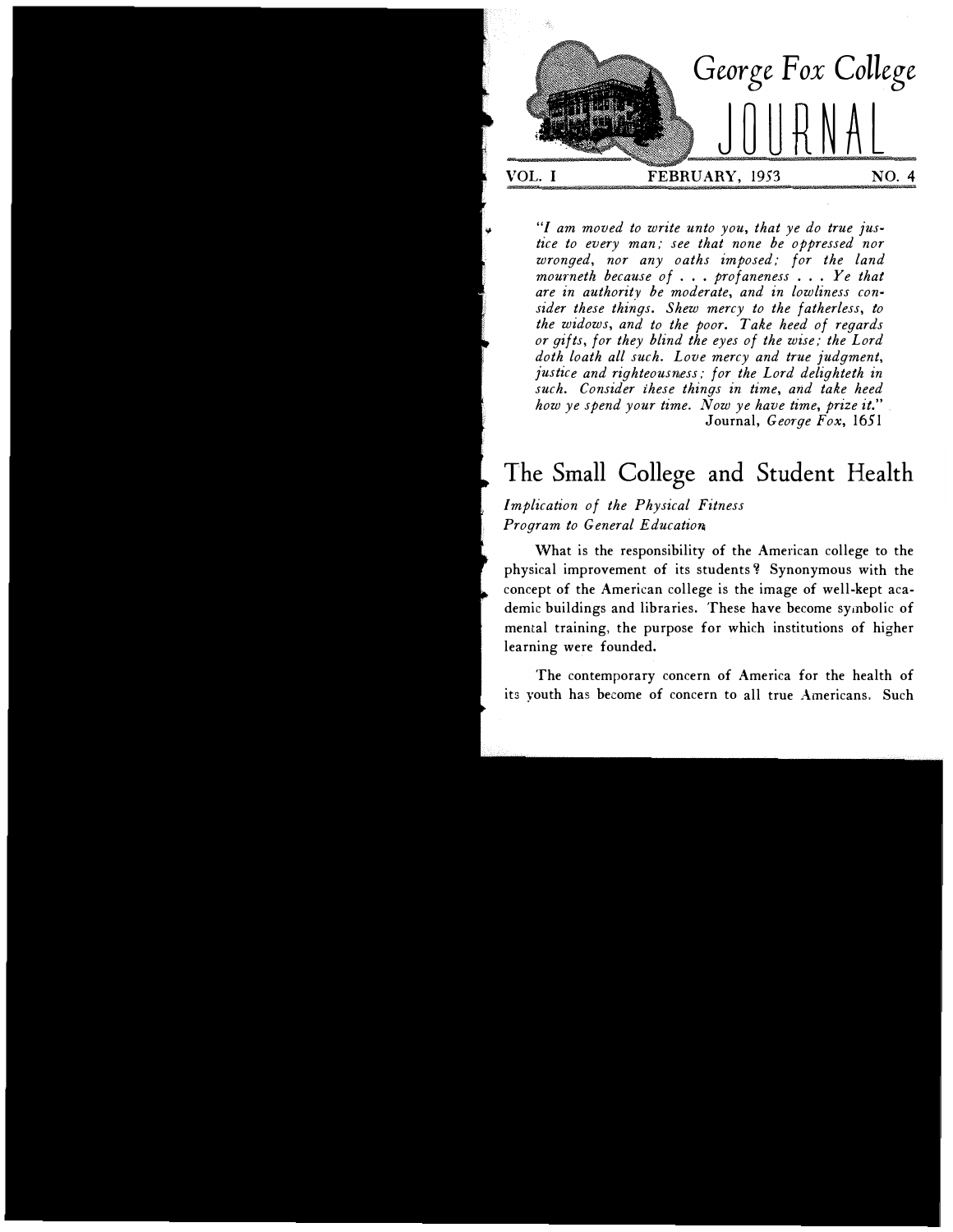philanthropic organizations as have been founded for the correction of heart disease, tuberculosis, and polio all point to the new concern of America for the health of its citizens. The public school health program on the elementary and secondary levels has been carried on very successfully for many years. All agencies thus working together strive for a physically strong America.

Statistics on the physical condition of American youth, as compiled by such organizations as the Selective Service, point to the need for a more thorough physical fitness program, especially on the college level. What is the responsibility of the American college to the training of its students in fitness'? The small college, like the large one, has three categories of students:  $(1)$  the physically superior  $(2)$  those unable to participate in competitive athletic programs, and  $(3)$  those with physical disabilties which are capable of correction.

Beyond these immediate aims it would be well to point to the broader implications of the physical fitness program to general education. Certainly it is one of the most important services to students which any small college can provide. In addition to preserving the general health, it is a definite corollary to the educational objectives of the school. The physical fitness program provides opportunities for instruction in character building, sharing, and for teaching competition and sportsmanship. Opportunity is also provided for improvement of personality and for instruction in democratic ways of living. What happens to the physical capabilities is of vital importance to the small college which seeks to meet the total needs of its students. Just as general education looks upon the trivium and quadrivium as incomplete expressions of the liberal arts, so contemporary education must be cognizant of extending its services to include physical training.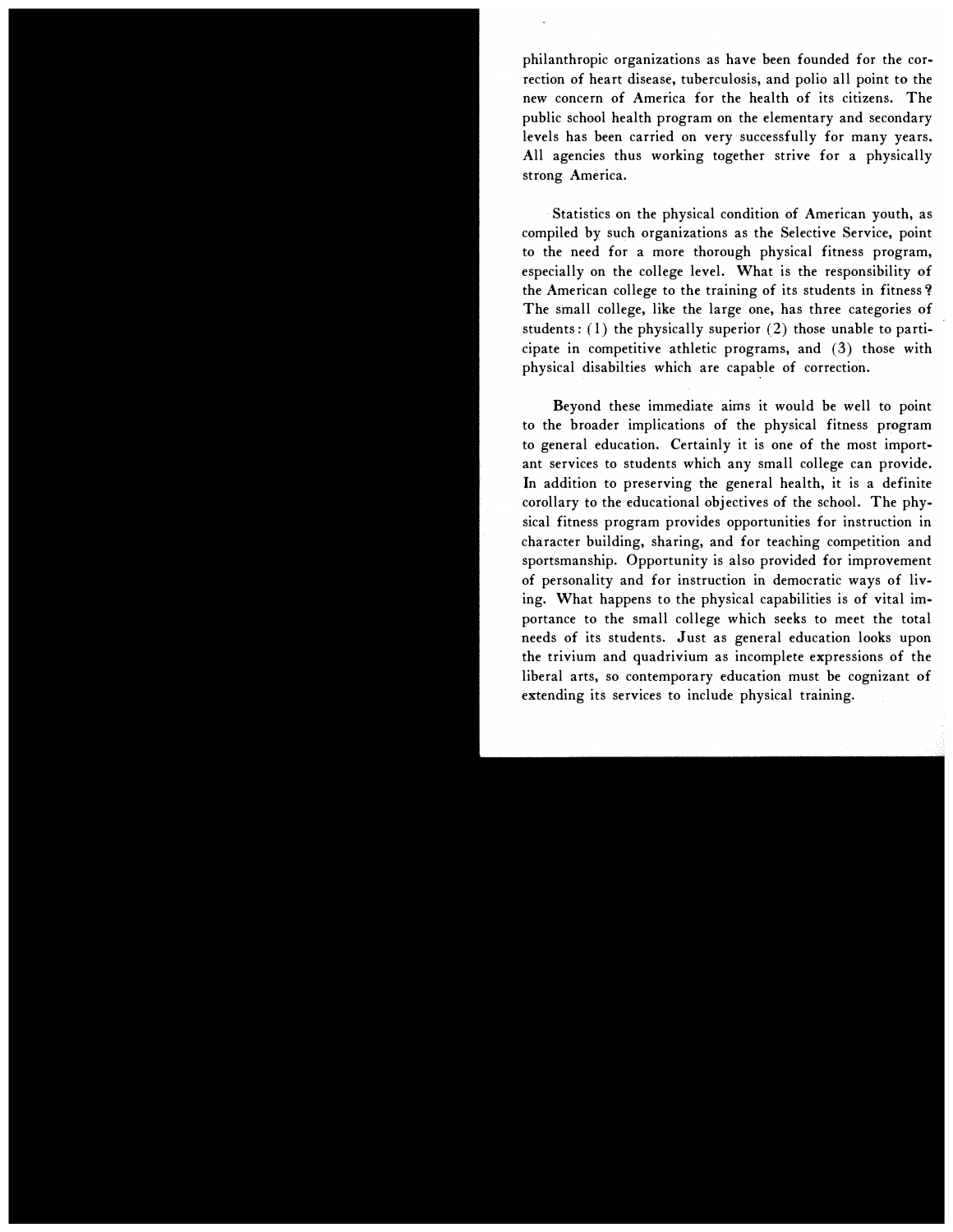ucation department attempts to assist these students in a remedy of their defects, and when this is accomplished there results also a certain personality development which helps to give social poise and confidence to these who hitherto have been prevented from such attainment. Undoubtedly the care of this group of students under proper medical supervision is a most unique aspect of the college.

#### Facilities for Achieving These Aims

The college has an adequate gymnasium to house the indoor physical education program. Within the gymnasium there is a very well-equipped conditioning room to carry on the corrective program. In addition to the gymnasium itself, the school has a large campus with varied terrain for carrying on an outdoor physical education and recreational activity. The small size of George Fox College is an advantage. Because of the small enrollment the department is able to take a personal interest in the physical problems of all students. It is able to give special time and attention to those students who seek and need help. Also, the limited number of students enables a larger percentage to participate in intercollegiate and competitive programs, so that a student in George Fox College receives a more varied experience in overall athletics than those in a larger school, plus having the advantage of physical correction if in need of such a program.

#### Conclusion

With the emphasis in the department upon character as much as upon winning, the college is able to keep its moral equilibrium because there is not the over-all pressure to win at all costs. These factors, coupled with the academic program, should give the students a sound background in solving future problems involving their health. It is believed,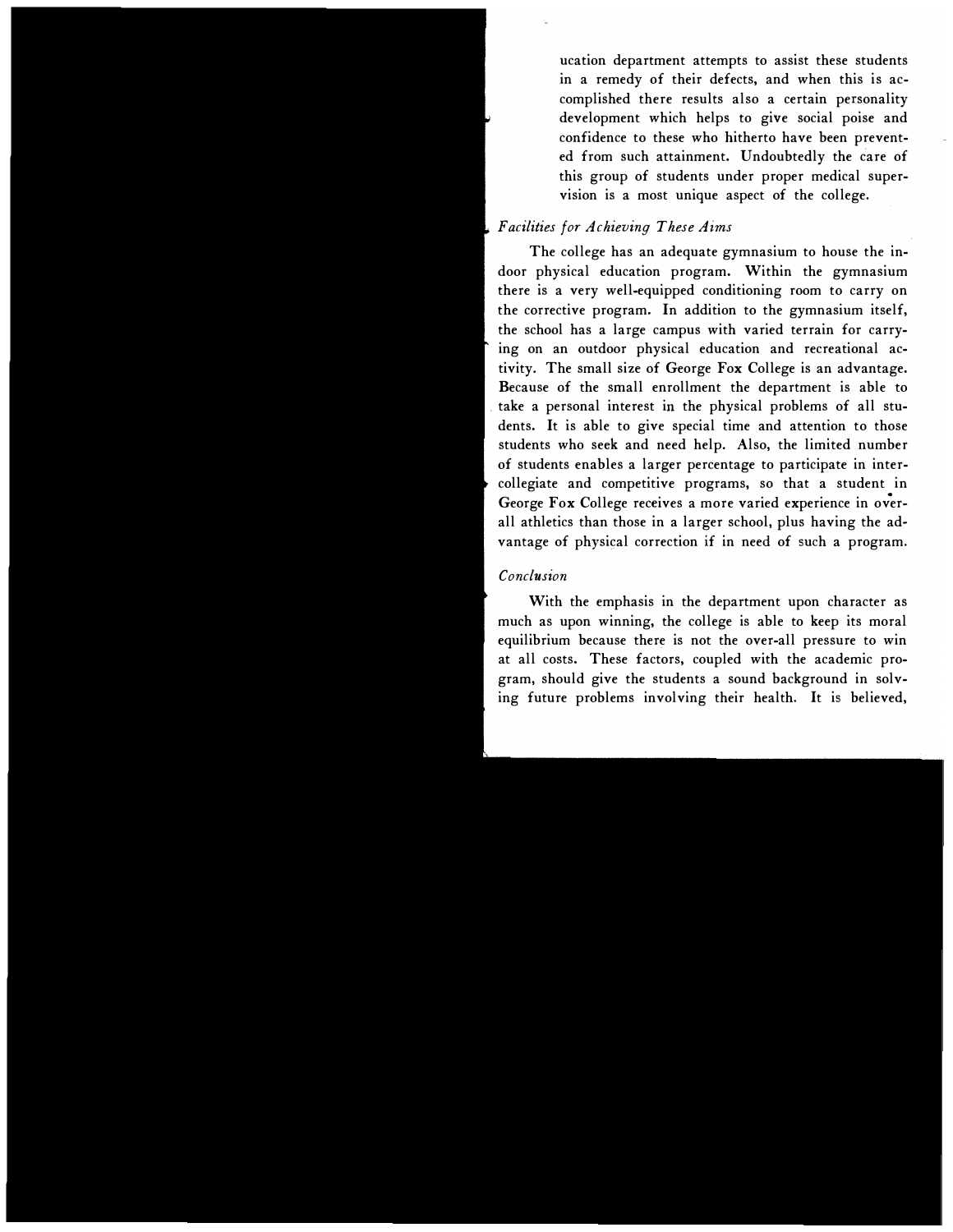pression tend to become established attitudes. There are many occasions in the physical education program in which satisfaction and emotional expression can be associated with desirable and good ways of living. The Christian college should afford the student these opportunities for development.

Situations arise in sports events in which students must make ethical choices and carry on activities which are based on those choices. These have a definite carry-over in one's development in later life by affording new enriching experiences which increase the capacity to enjoy life.

#### B. Those Unable to Participate in Competitive Sports

Perhaps the physically superior have been more cared for than any other group on the average American college campus. Yet, those who are unable to take part in this competitive program also need attention. The unique program at George Fox College gives attention to this group of students and provides opportunities for teaching development of skills. The department gives opportunities to develop in physical fitness, and accompanying these two primary aims, it is noticeable that students manifest a definite personality improvement and become better adjusted socially. However, in addition to providing for those who are unable to compete in the competitive program, a third group of students are also present on the campus.

#### C. Remedial Program

Some students have physical defects which can be aided by a corrective program. The physical ed-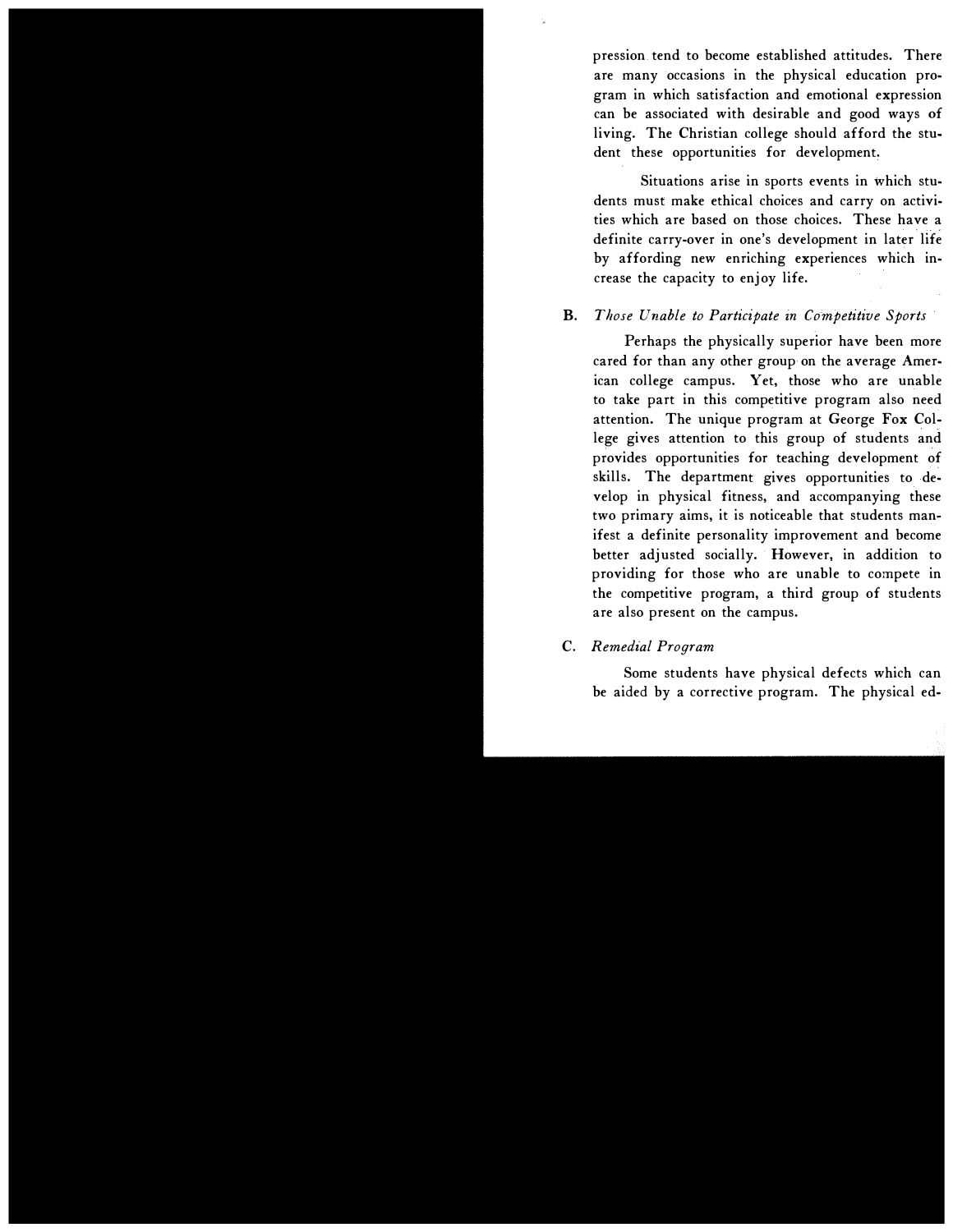#### Provision For:

#### A. The Competitive Program

American education today has allocated huge sums to utilize the services of the physically superior. The motivating spirit of this program originated in <sup>p</sup>hysical training and it is swept along today by the enthusiasm for competitive athletics and the desire to win. The intense concentration upon the science of winning led to its exploitation by ruthless men throughout the nation. This led to an attack upon all intercollegiate athletics and many institutions reexamined their objectives in this regard.

George Fox College participates in intercollegiate sports. Its activities include football, basketball, and baseball. It does so in the belief ( 1) that these activities are physically beneficial to the physically superior and (2) this training provides opportunities to extend the college-wide influence in character development.

Usually in pointing to the intercollegiate athletics, the main concern is the desire to win. Certain· ly, this is in the mind of any student or faculty member who sits upon the bleachers to watch the progress of a game. It is the philosophy of this institution, however, that great good can be experienced in such a program in addition to the winning values. Advocates of physical education state that one's character is the sum total of his habits and attitudes as expressed in behavior. They further state that habit formation is largely dependent upon satisfactions which are associated with reactions, and that responses which are tied up with emotional ex